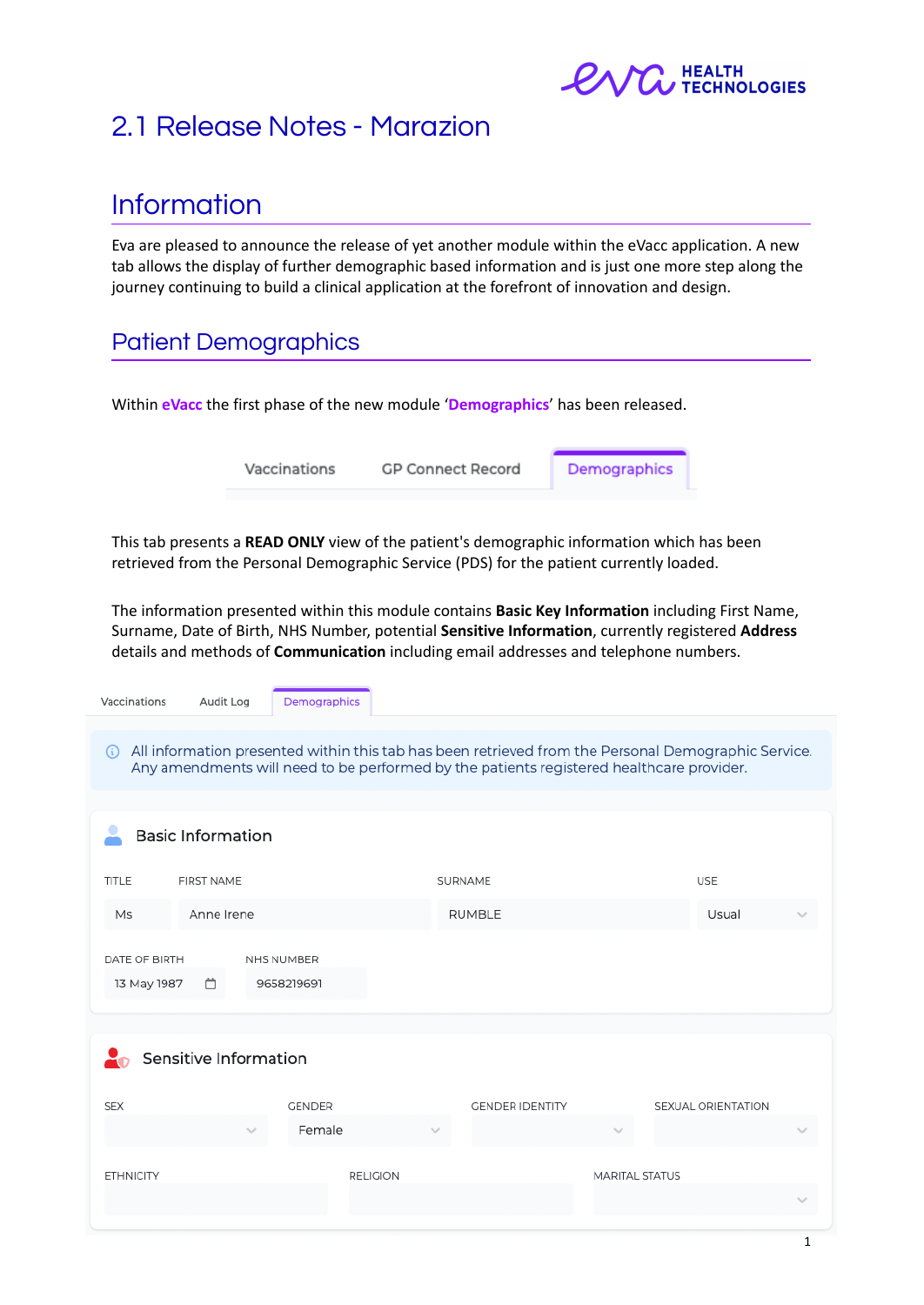

| Address                                       |            |                         |                    |           |                      |  |
|-----------------------------------------------|------------|-------------------------|--------------------|-----------|----------------------|--|
| <b>ADDRESS</b>                                |            |                         |                    | POST CODE | <b>USE</b>           |  |
| 4 GRANGE LANE SOUTH, SCUNTHORPE, S HUMBERSIDE |            | <b>DN16 3AS</b><br>Home |                    |           |                      |  |
| Communication                                 |            |                         |                    |           |                      |  |
| Email                                         |            |                         |                    |           |                      |  |
| Phone                                         |            |                         |                    |           |                      |  |
| PHONE NUMBER                                  | <b>USE</b> |                         | CAN CONTACT BY SMS |           | CAN CONTACT BY PHONE |  |
| 0987654321                                    | Home       |                         | No                 |           | No                   |  |
| 0123456789                                    | Mobile     |                         | No                 |           | No                   |  |
| 0123450987                                    | Work       |                         | No                 |           | No                   |  |

The first phase of this module allows the user to **ONLY VIEW** the information and amendments are currently not supported. As **eVacc** continues to develop another uplift to this module will be released allowing information within this tab to be modified and held as local patient information alongside updating the PDS record which will then flow to all PDS enabled health care systems.